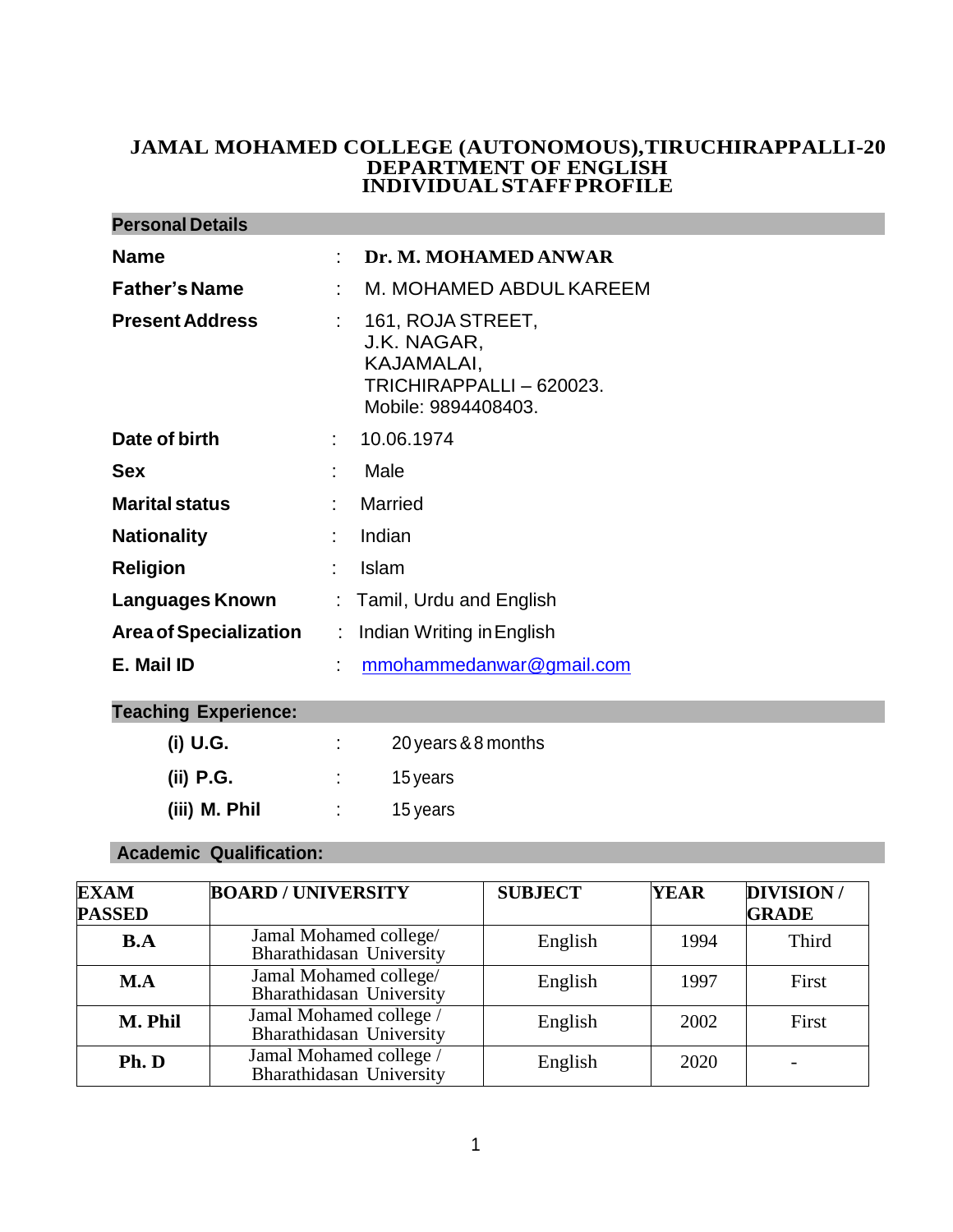### **RESEARCH GUIDANCE:**

Research Advisor for M. Phil Programme : Yes<br>
M. Phil Guideship Communication No. : 029341/RA/M. Phil/2007 M. Phil Guideship Communication No. : No. of M. Phil Candidates Pursuing in the Academic Year 2020-2021 : 02

| S. No.           | Name of the Student                                              | Title of Work/Thesis                                                                                                             | University where the work<br>was carried out                            |
|------------------|------------------------------------------------------------------|----------------------------------------------------------------------------------------------------------------------------------|-------------------------------------------------------------------------|
| 1.               | A. SATHIS<br>KUMAR (Reg. no.<br>2006PH01020112)                  | Human relationship in R.K. Narayan's Swami<br>and Friends and The Guide                                                          | Bharathidasan University                                                |
| $\overline{2}$ . | <b>J. MARY NANCY</b><br>(Reg.no.06CD30333)                       | A study of Multi-Culturalism in Select<br>Novels of Bharati Mukherjee                                                            | <b>Bharathidasan University</b>                                         |
| 3.               | <b>J. RABINDAR</b><br>(Reg.no.06CD30362)                         | Essence of Realism in the Selected<br><b>Novels of Toni Morrison</b>                                                             | Bharathidasan University                                                |
| 4.               | D. ANAND<br>(Reg. no. PH012004)                                  | The Theme of Indianness in Rudyard<br>Kipling's Kim and Captains Courageous                                                      | Bharathidasan University                                                |
| 5.               | <b>FREDERICK RUBY</b><br><b>HELEN</b><br>(Enrol. No. A3A6073057) | A Study of Biblical Reflection in T.S. Eliot's<br>Poetry and Plays                                                               | Madurai Kamaraj<br>University                                           |
| 6.               | R. JAYAKUMARAN<br>(Reg.no.08MFEN04)                              | The Theme of Isolation and Mixture of Opposite<br>Mentalities in Anita Desai's Cry, The Peacock and<br><i>Voices in The City</i> | Jamal Mohamed<br>College(Autonomous)<br><b>Bharathidasan University</b> |
| 7.               | <b>G. RAVIKUMAR</b>                                              | The Tradition and The Modernity in                                                                                               |                                                                         |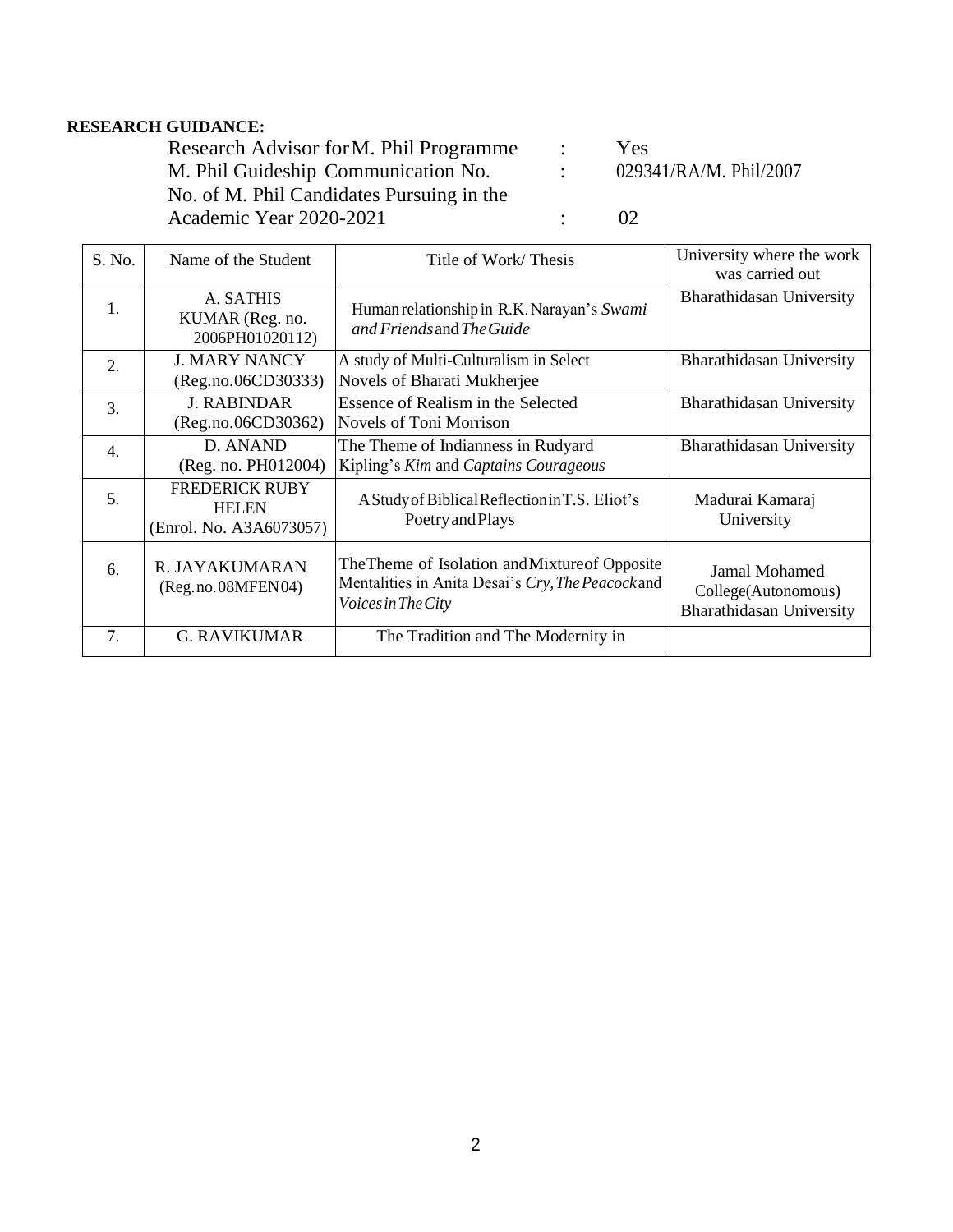|     | (Reg. no. 08MFEN 09)                             | Kamala Markandaya's Nectar in a Sieve,<br>A Silence of Desire and Two<br><b>Virgins</b>                       | Jamal Mohamed<br>College(Autonomous)<br><b>Bharathidasan University</b>        |
|-----|--------------------------------------------------|---------------------------------------------------------------------------------------------------------------|--------------------------------------------------------------------------------|
| 8.  | <b>G. MANIVEL</b><br>(Reg.no.08MPEN09)           | Realism in Shashi Deshpande's Roots and<br>Shadows and That Long Silence                                      | <b>Jamal Mohamed</b><br>College(Autonomous)<br>Bharathidasan University        |
| 9.  | V. MAHENDRAN<br>(Reg.no.MP0918)                  | Thematic Study of Girish Karnad's<br>Tughlaq and Naga-Mandala                                                 | <b>Jamal Mohamed</b><br>College(Autonomous)<br>Bharathidasan University        |
| 10. | <b>J. EDISON</b><br>(Reg. no. 09MFEN02)          | Existentialism in Anita Desai's Selected novels<br>Fire on The Mountain and Where Shall We<br>Go This Summer? | Jamal Mohamed<br>College(Autonomous)<br>Bharathidasan University               |
| 11. | <b>S. SYED ABUDHAHEER</b><br>(Reg. no. 10MPEN09) | Quest for Individual's Identity in V.S.<br>Naipaul's A House for Mr. Biswas and Mimic<br>Men                  | <b>Jamal Mohamed</b><br>College(Autonomous)<br>Bharathidasan University        |
| 12. | A. MOHAN DAS<br>(Reg.no.10MPEN06)                | Psychological Study of Anita Desai's Cry, the<br>Peacock and Bye-Bye Blackbird                                | <b>Jamal Mohamed</b><br>College(Autonomous)<br>Bharathidasan University        |
| 13. | M. KINGSTON THOMAS<br>(Reg. no. 11MPFEN004)      | Identity Crisis in Bama's Karukku and K. A.<br>Gunasekaran's The Scar                                         | Jamal Mohamed<br>College(Autonomous)<br>Bharathidasan University               |
| 14. | <b>S. SHEIK DAWOOD</b><br>(Reg. no. 11MPFEN011)  | Gender Perspectives in Toni Morrison's The<br>Bluest Eye and Sula                                             | Jamal Mohamed<br>College(Autonomous)<br><b>Bharathidasan University</b>        |
| 15. | <b>FAVAS.VK</b><br>(Reg. no. 12MPFEN005)         | Portrayal of Unpleasant Realities in Anita<br>Desai's In Custody and Village by The Sea                       | <b>Jamal Mohamed</b><br>College(Autonomous)<br>Bharathidasan University        |
| 16. | P. UDHAYAKUMAR<br>(Reg. no. 13MPFEN012)          | The Problem of Survival in Anita Desai's<br>The Village by the Sea and Cry, the Peacock                       | Jamal Mohamed<br>College(Autonomous)<br>Bharathidasan University               |
| 17. | <b>S. ARUNKUMAR</b><br>(Reg. no. 13MPFEN014)     | The Theme of Dissonance in Ruth Prawer<br>Jhabvala's Esmond in India and Heat and<br>Dust                     | <b>Jamal Mohamed</b><br>College(Autonomous)<br><b>Bharathidasan University</b> |
| 18. | V.K. MANIKANDAN<br>(Reg. no. 15MPFEN004)         | Gender Discrimination in Manju<br>Kapur's Difficult Daughters and A<br>Married Woman                          | Jamal Mohamed<br>College(Autonomous)<br>Bharathidasan University               |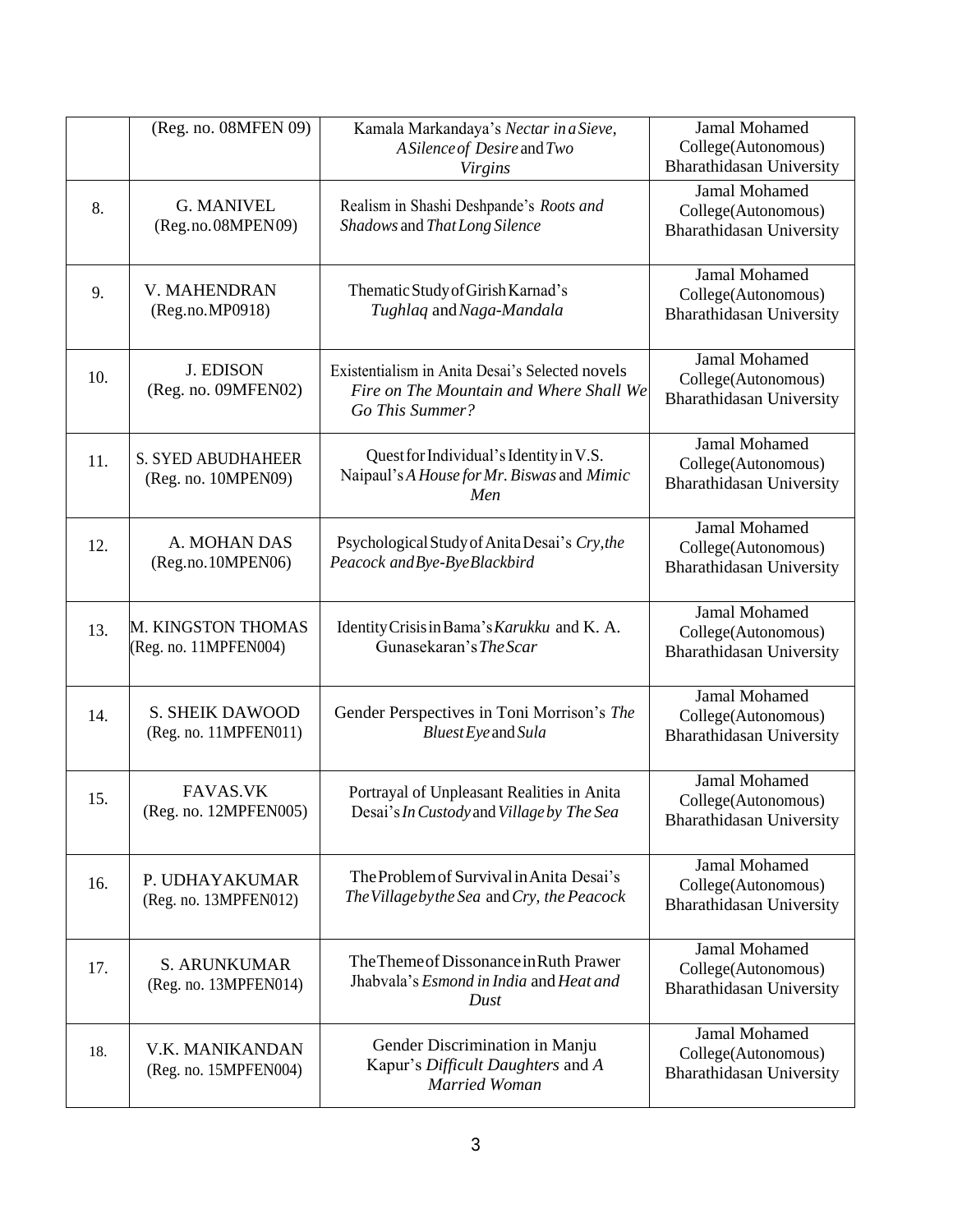| 19. | <b>T. AZARDEEN</b><br>(Reg. no. 16MPFEN002)       | Women Empowerment in Githa<br>Hariharan's The Thousand Faces of<br>Night and When Dreams Travel                           | Jamal Mohamed<br>College(Autonomous)<br><b>Bharathidasan University</b>        |
|-----|---------------------------------------------------|---------------------------------------------------------------------------------------------------------------------------|--------------------------------------------------------------------------------|
| 20. | H. SALEEM SITHIK<br>(Reg. no. 16MPFEN011)         | Questioning Memory and Family<br>History in Amy Tan's The Bonestter's<br>Daughter and The Hundred Secret<br><i>Senses</i> | Jamal Mohamed<br>College(Autonomous)<br><b>Bharathidasan University</b>        |
| 21. | <b>B. SYED ABUTHAHIR</b><br>(Reg. no. 16MPFEN012) | Images of Women in Anita Nair's The<br>Better Man and Manju Kapur's Custody                                               | <b>Jamal Mohamed</b><br>College(Autonomous)<br><b>Bharathidasan University</b> |
| 22. | BABU. A<br>(Reg. no. 17MPFEN002)                  | Acceptance and Bravery: A Study of<br>John Green's The Fault in Our Stars and<br>Nicola Yoon's Everything Everything      | <b>Jamal Mohamed</b><br>College(Autonomous)<br><b>Bharathidasan University</b> |
| 23. | M. DANIEL RAJA<br>(Reg. no. 17MPFEN004)           | The Intricacies and the Journey of Life<br>in Amitav Ghosh's Sea of Poppies and<br>River of Smoke                         | Jamal Mohamed<br>College(Autonomous)<br><b>Bharathidasan University</b>        |

# **ORIENTATION & REFRESHER COURSES ATTENDED/ PARTICIPATED:**

| <b>S. No.</b> | <b>NAME OF THE</b><br><b>TRAINING</b>        | <b>NAME OF THE</b><br><b>SPONSORING</b><br><b>AGENCY</b>                    | <b>PLACE AND DATE</b>                                       |
|---------------|----------------------------------------------|-----------------------------------------------------------------------------|-------------------------------------------------------------|
| 1.            | <b>ORIENTATION COURSE</b>                    | Academic Staff<br>College, BARD,<br>Tiruchirappalli.                        | From $3rd$ November 2009 to $30th$<br>November 2009.        |
| 2.            | <b>REFRESHER COURSE IN</b><br><b>ENGLISH</b> | Academic Staff<br>College, Bharathiyar<br>university,<br>Coimbatore.        | From 8 <sup>th</sup> May 2012 to 28 <sup>th</sup> May 2012. |
| 3.            | <b>REFRESHER COURSE IN</b><br><b>ENGLISH</b> | <b>Academic Staff</b><br>College, Bharathiyar<br>university,<br>Coimbatore. | From 19th November 2013 to 09th<br>December 2013.           |
| 4.            | <b>REFRESHER COURSE IN</b><br><b>ENGLISH</b> | <b>Academic Staff</b><br>College, BARD,<br>Tiruchirappalli.                 | From $13th$ November -2015 to $03rd$<br>December -2015.     |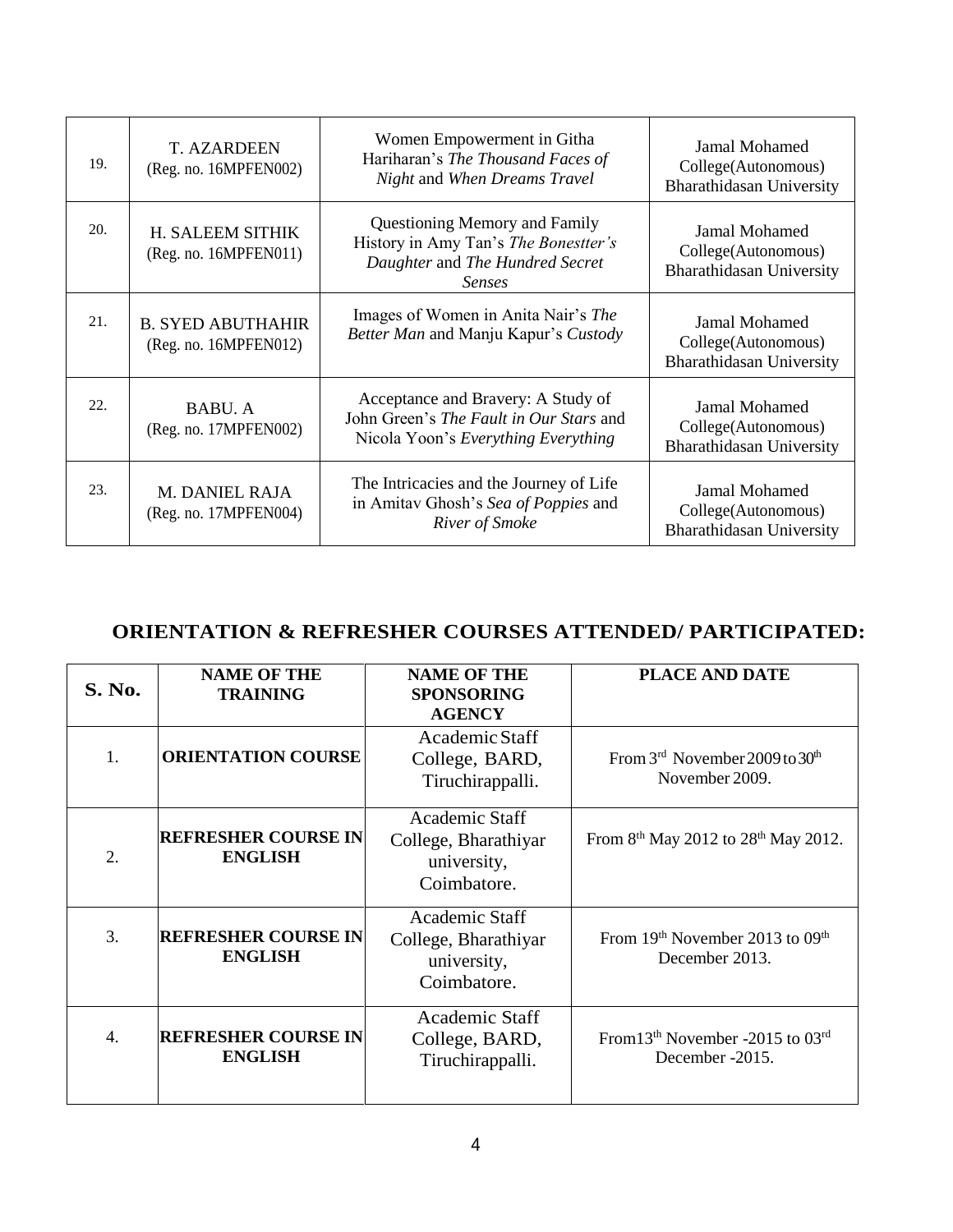### **SEMINARS / CONFERENCES / SYMPOSIA / WORKSHOP ATTENDED ;**

| S. No. | <b>Name of the Event</b>                                                                                                                                                       | Name of the<br><b>Sponsoring</b><br><b>Agency</b>                                                     | <b>Place and Date</b>                                                                                     |
|--------|--------------------------------------------------------------------------------------------------------------------------------------------------------------------------------|-------------------------------------------------------------------------------------------------------|-----------------------------------------------------------------------------------------------------------|
| 1.     | Participated "Gender Issues: Canada and<br>India" at Jamal Mohamed College,<br>Trichy-20.                                                                                      | <b>IACS</b>                                                                                           | JamalMohamed College, Trichy-20.<br>27th & 28th March 2003.                                               |
| 2.     | Participated "Gender Issues: Texts and<br><b>Contexts in Recent Post-colonial</b><br>Literatures" at Jamal Mohamed College,<br>Trichy-20.                                      | PG & Research<br>Dept. ofEnglish<br>Sponsored<br>State level seminar                                  | JamalMohamed College, Trichy-20.<br>14th & 15th September 2004.                                           |
| 3.     | Participated "Recent Approaches to<br>Modern English Literary Criticism and<br>TheirImpactonReadingandTeaching<br>Practices" at Jamal Mohamed College,<br>Trichy-20.           | <b>UGC</b> Sponsored<br>State level seminar                                                           | JamalMohamed College, Trichy-20.<br>$14th$ & $15th$ September 2005.                                       |
| 4.     | Participated in a Three-day<br>Workshop in "Curriculum Development<br>and Evaluation" at Jamal Mohamed<br>College, Trichy-20.                                                  | <b>TANCHE</b> and<br><b>UGC</b><br>Sponsored<br>Workshop                                              | JamalMohamed College, Trichy-20.<br>$2nd - 4th March 2006.$                                               |
| 5.     | Participated and presented a paper "<br>Human Rights and values in<br>Education" at Jamal Mohamed College,<br>Trichy-20.                                                       | <b>UGC</b> Sponsored<br>state level seminar                                                           | JamalMohamed College, Trichy-20.<br>7 <sup>th</sup> March 2007.                                           |
| 6.     | Participated and presented a paper "<br>Human Values and Ethics in<br>Literatures in English" at Periyar E.V.R<br>College, Trichy-23.                                          | <b>UGC</b> Sponsored<br>state level seminar                                                           | Periyar E.V.R college, Trichy-23.<br>13 <sup>th</sup> & 14 <sup>th</sup> August 2007.                     |
| 7.     | Participated and presented a paper "<br>Women in Introspection as seen in<br>Black American Writing" at<br>Vivekandha College of Arts and<br>Sciences for Women, Tiruchengode. | <b>VICAS</b><br>state level seminar                                                                   | Vivekandha College of Arts and<br>Sciences for Women, Tiruchengode. 4 <sup>th</sup><br><b>March 2009.</b> |
| 8.     | Participated "Translations of Classical<br>Tamil(Esp. Sangam) Literary Works in<br>English                                                                                     | Central Instituteof<br>Classical Tamiland<br>Bharathidasan<br>University<br>National level<br>seminar | Bharathidasan University, Trichy-23<br>$5^{\text{th}} - 7^{\text{th}}$ March 2009.                        |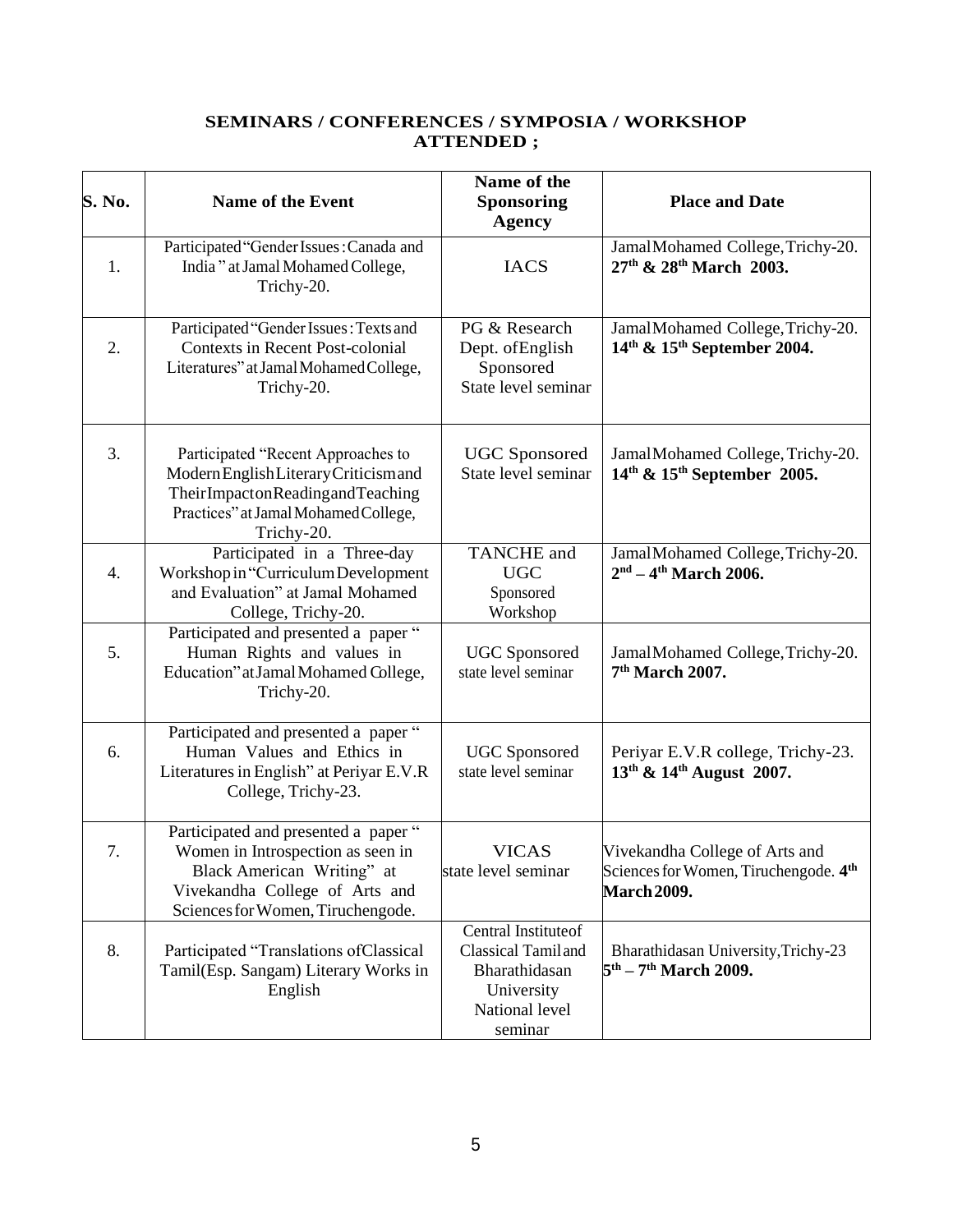| 9.  | Participated one day UGC Sponsored<br>State level seminar on "Examination<br>Reforms"<br>Organized<br>by<br>Jamal<br>Mohamed College, Trichy-20                                                                                                                         | <b>UGC</b> Sponsored<br>State-level seminar                       | JamalMohamed College, Trichy-20.<br>12 <sup>th</sup> March 2010.    |
|-----|-------------------------------------------------------------------------------------------------------------------------------------------------------------------------------------------------------------------------------------------------------------------------|-------------------------------------------------------------------|---------------------------------------------------------------------|
| 10. | Participated one day UGC Sponsored<br>National level seminar<br>on "Quality<br>Enhancement in Teaching, Research and<br>Extension<br>Higher<br>Education<br>in<br><b>Institutions-Prospects</b><br>Problems"<br>and<br>Organized by Jamal Mohamed College,<br>Trichy-20 | <b>UGC</b> Sponsored<br>National-level<br>seminar.                | JamalMohamed College, Trichy-20.<br>15th & 16th April-2010.         |
| 11. | Participated "Gender Issues in Indian<br>Writing in English" at Jamal Mohamed<br>College, Trichy-20.                                                                                                                                                                    | <b>UGC</b> Sponsored<br>State level seminar                       | JamalMohamed College, Trichy<br>20 <sup>th</sup> January-2011.      |
| 12. | Participated in "Science, Society and<br>Religion" at Jamal Mohamed College,<br>Trich-20                                                                                                                                                                                | Indian Institute of<br>Science and<br>Religion, Pune<br>Sponsored | Jamal Mohamed College, Trichy-20<br>16th February 2012.             |
| 13. | Participated "Examination Reforms" at<br>Jamal Mohamed College, Trichy-20.                                                                                                                                                                                              | <b>UGC</b> Sponsored<br>National-level<br>seminar.                | Jamal Mohamed College, Trichy-20<br>24 <sup>th</sup> February 2012. |
| 14. | Participated in "A One-day workshop on<br>Soft Skills" at Jamal Mohamed<br>College, Trichy-20                                                                                                                                                                           | <b>UGC</b> Sponsored<br>State level seminar                       | Jamal Mohamed College, Trichy-20<br>29 <sup>th</sup> February 2012. |
| 15. | Participated "Cultural Contours in<br>Contemporary English Literature" at<br>Jamal Mohamed College, Trichy-20.                                                                                                                                                          | <b>UGC</b> Sponsored<br>National-level<br>seminar.                | Jamal Mohamed College, Trichy-20<br>$21^{st}$<br>February 2013.     |
| 16. | Participated and Organizing Committee<br>Member of a workshop on "Recent<br>Trends and Techniques in English<br>Language Teaching" at Jamal<br>Mohamed College, Trichy-20.                                                                                              | <b>UGC</b> Sponsored<br>state level workshop                      | Jamal Mohamed College, Trichy-20<br>26 <sup>th</sup> February 2014. |
| 17. | Participated and Steering Committee<br>Member on "Dialectics of Diasporic<br>Literature: Trends and Techniques" at<br>Jamal Mohamed College, Trichy-20.                                                                                                                 | <b>JMC</b> Sponsored<br>National level<br>Seminar                 | Jamal Mohamed College, Trichy-20<br>$21st$ January 2015.            |
| 18. | Participated and Steering Committee<br>Member on "Dialectics of Diasporic<br>Literature: Trends and Techniques" at<br>Jamal Mohamed College, Trichy-20.                                                                                                                 | <b>JMC</b> Sponsored<br>National level<br>Seminar                 | Jamal Mohamed College, Trichy-20<br>12 <sup>th</sup> January 2016.  |
| 19. | Participated and Steering Committee<br>Member on "South Asian Fiction:<br>Strategies of Survival and Revival<br>Since 1995" at Jamal Mohamed<br>College, Trichy-20.                                                                                                     | <b>UGC</b> Sponsored<br>National level<br>seminar.                | Jamal Mohamed College, Trichy-20<br>23 <sup>rd</sup> February 2017. |